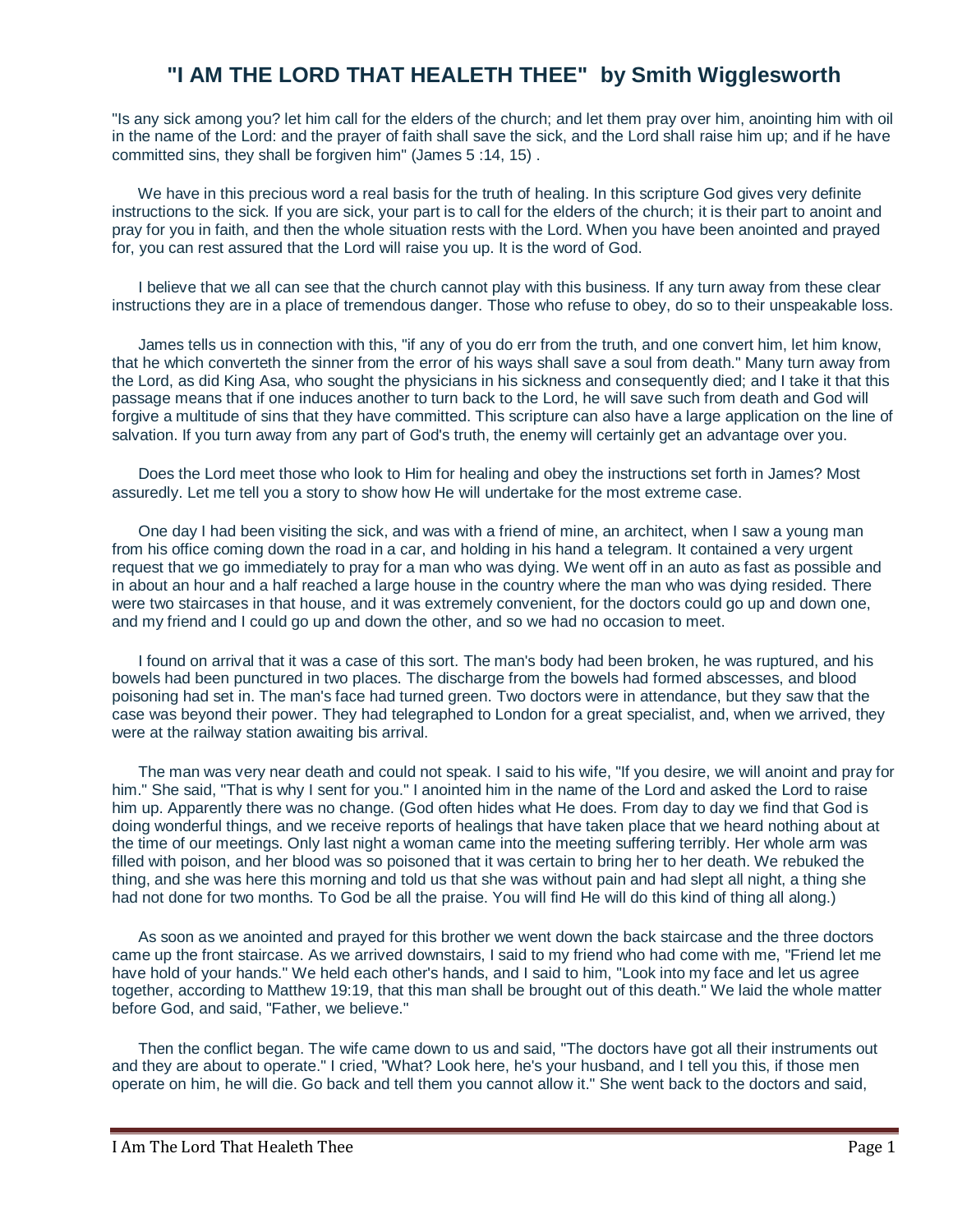"Give me ten minutes." They said, "We can't afford to, the man is dying and it is your husband's only chance." She said, "I want ten minutes, and you don't touch his body until I have had them."

 They went downstairs by one staircase and we went up by the other. I said to the woman, "This man is your husband, and he cannot speak for himself. It is now the time for you to put your whole trust in God and prove Him wholly true. You can save him from a thousand doctors. You must stand with God and for God in this critical hour." After that, we came down and the doctors went up. The wife faced those three doctors and said, "You shan't touch this man's body. He is my husband. I am sure that if you operate on him he will die, but he will live if you don't touch him."

 Suddenly the man in the bed spoke. "God has done it," he said. They rolled back the bed clothes and the doctors examined him, and the abscesses were cut clear away. The nurse cleaned the place where they had been. The doctors could see the bowels still open and they said to the wife, "We know that you have great faith, and we can see that a miracle has taken place. But you must let us unite these broken parts and put in silver tubes, and we know that your husband will be all right after that, and it need not interfere with your faith at all." She said to them, "God has done the first thing and He can do the rest. No man shall touch him now." And God healed the whole thing. And that man is well and strong today. I can give his name and address to any who want it.

 Do you ask by what power this was done? I would answer in the words of Peter, "His name, through faith in His name, made this man strong." The anointing was done in the name of the Lord. And it is written, "The LORD shall raise him up." And He provides the double cure; even if sin has been the cause of the sickness, His Word declares, "If he have committed sins, they shall be forgiven."

 You ask, "What is faith?" Faith is the principle of the Word of God. The Holy Spirit, who inspired the Word, is called the Spirit of Truth, and, as we receive with meekness the engrafted Word, faith springs in our heart-faith in the sacrifice of Calvary: faith in the shed blood of Jesus; faith in the fact that He took our weakness upon Himself, has borne our sicknesses and carried our pains, and that He is our life today.

 God has chosen us to help one another. We dare not be independent. He brings us to a place where we submit ourselves to one another. If we refuse to do this, we get away from the Word of God and out of the place of faith. I have been in this place once and I trust I shall never be there again. I went one time to a meeting. I was very, very sick, and I got worse and worse. I knew the perfect will of God was for me to humble myself and ask the elders to pray for me. I put it off and the meeting finished. I went home without being anointed and prayed with, and everyone in the house caught the thing I was suffering with.

 My boys did not know anything else but to trust the Lord as the family Physician, and my youngest boy, George, cried out from the attic, "Dadda, come." I cried, "I cannot come. The whole thing is from me. I shall have to repent and ask the Lord to forgive me." I made up my mind to humble myself before the whole church. Then I rushed to the attic and laid my hands on my boy in the name of Jesus. I placed my hands on his head and the pain left and went lower down; he cried again, "Put your hands still lower." At last the pain went right down to the feet and as I placed my hand on the feet be was completely delivered. Some evil power had evidently gotten hold and as I laid my hands on the different parts of the body it left. (We have to see the difference between anointing the sick and casting out demons.) God will always be gracious when we humble ourselves before Him and come to a place of brokenness of spirit.

 I was at a place one time ministering to a sick woman, and she said, "I'm very sick. I become all right for an hour, and then I have another attack." I saw that it was an evil power that was attacking her, and I learned something in that hour that I had never learned before. As I moved my hand down her body in the name of the Lord that evil power seemed to move just ahead of my hands and as I moved them down further and further the evil power went right out of her body and never returned.

 I was in Havre in France and the power of God was being mightily manifested. A Greek named Felix attended the meeting and became very zealous for God. He was very anxious to get all the Catholics he could to the meeting in order that they should see that God was graciously visiting France. He found a certain bed-ridden woman who was fixed in a certain position and could not move, and he told her about the Lord healing at the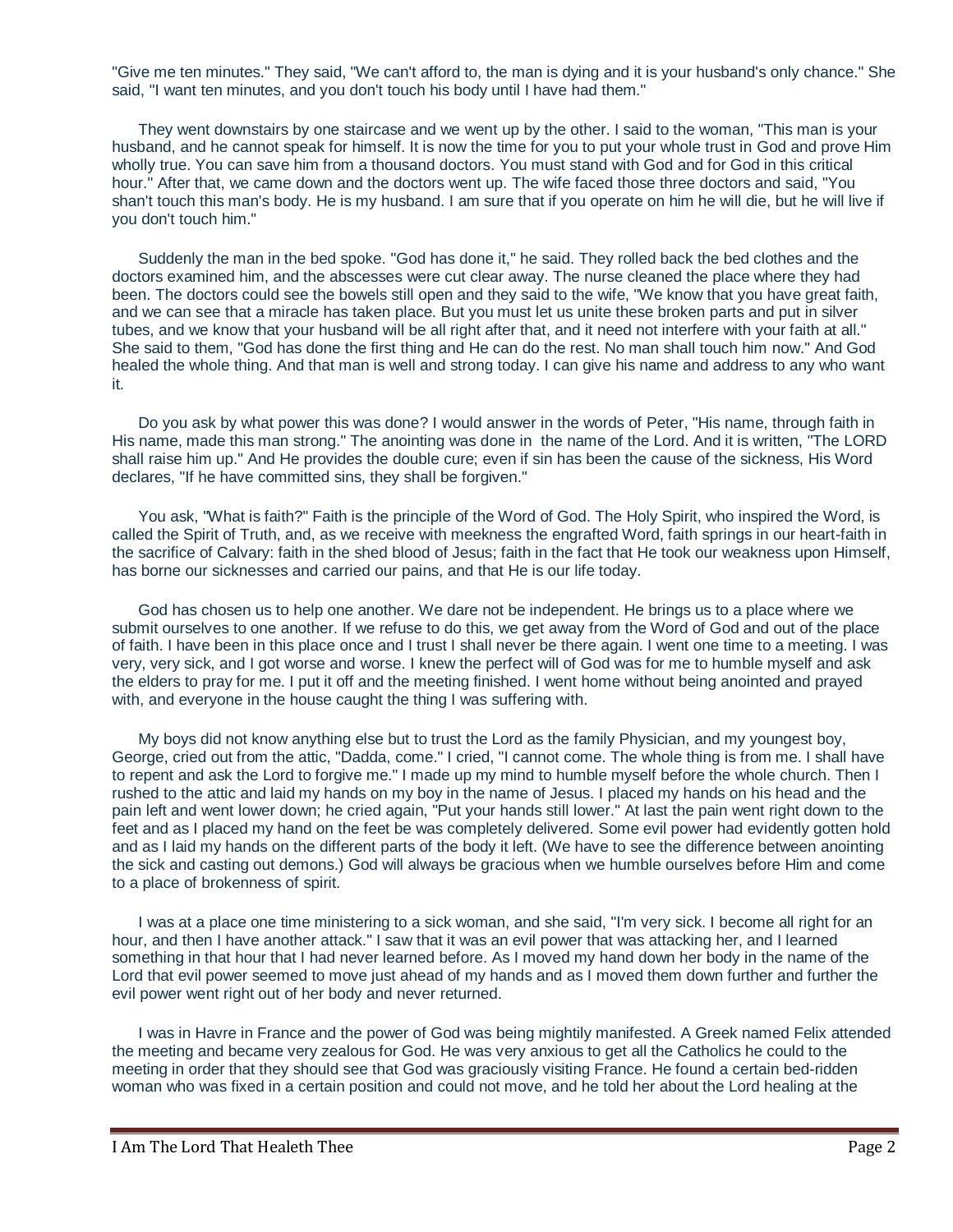meetings and that he would get me to come if she wished. She said, "My husband is a Catholic and he would never allow anyone who was not a Catholic to see me."

 She asked her husband to allow me to come and told him what Felix had told her about the power of God working in our midst. He said, "I will have no Protestant enter my house." She said, "You know the doctors cannot help me, and the priests cannot help, won't you let this man of God pray for me?" He finally consented and I went to the house. The simplicity of this woman and her child-like faith were beautiful to see.

 I showed her my oil bottle and said to her, "Here is oil. It is a symbol of the Holy Ghost. When that comes upon you, the Holy Ghost will begin to work, and the Lord will raise you up." And God did something the moment the oil fell upon her. I looked toward the window and I saw Jesus. (I have seen Him often. There is no painting that is a bit like Him.

 No artist can ever depict the beauty of my lovely Lord.) The woman felt the power of God in her body and cried, "I'm free, my hands are free, my shoulders are free, and oh, I see Jesus! I'm free! I'm free!"

 The vision vanished and the woman sat up in bed. Her legs were still bound, and I said to her, "I'll put my hands over your legs and you will be free entirely." And as I put my hands on those legs covered with bed clothes, I looked and saw the Lord again. She saw Him too and cried, "He's there again. I'm free! I'm free!" She rose from her bed and walked round the room praising God, and we were all in tears as we saw His wonderful works. The Lord shall raise them up when conditions are met.

 When I was a young man I always loved the fellowship of old men, and was always careful to hear what they had to say. I had a friend, an old Baptist minister who was a wonderful preacher. I spent much of my time with him. One day he came to me and said, "My wife is dying." I said, "Brother Clark, why don't you believe God? God can raise her up if you will only believe Him." He asked me to come to his house, and I looked for some one to go with me.

 I went to a certain rich man who was very zealous for God, and spent much money in opening up rescue. missions, and I asked him to go with me. He said, "Never you mind me. You go yourself, but I don't take to this kind of business." Then I thought of a man who could pray by the hour. When he was on his knees he could go round the world three times and come out at the same place. I asked him to go with me and said to him, "You'll have a real chance this time. Keep at it, and quit when you're through." (Some go on after they are through.)

 Brother Nichols, for that was his name, went with me and started praying. He asked the Lord to comfort the husband in his great bereavement and prayed for the orphans and a lot more on this line. I cried, "O my God, stop this man." But there was no stopping him and he went on praying and there was not a particle of faith in anything he uttered. He did stop at last, and I said, "Brother Clark, it's now your turn to pray. He started, "Lord, answer the prayer of my brother and comfort me in this great bereavement and sorrow. Prepare me to face this great trial." I cried out, "My God, stop this man." The whole atmosphere was being charged with unbelief.

 I had a glass bottle full of oil and I went up tea the woman and poured the whole lot on her in the name of Jesus. Suddenly Jesus appeared, standing at the foot of the bed. He smiled and vanished. The woman stood up, perfectly healed, and she is a strong woman today.

We have a big God. We have a wonderful Jesus. We have a glorious Comforter. God's canopy is over you and will cover you at all times, preserving you from evil. Under His wings shalt thou trust. The Word of God is living and powerful and in its treasures you will find eternal life. If you dare trust this wonderful Lord, this Lord of life, you will find in Him everything you need.

 So many are tampering with drugs, quacks, pills and plasters. Clear them all out and believe God. It is sufficient to believe God. You will find that if you dare trust Him, He will never fail. "The prayer of faith shall save the sick, and the LORD shall raise him up." Do you trust Him? He is worthy to be trusted.

 I was one time asked to go to Weston-super-mare, a seaside resort in the West of England. I learned from a telegram that a man had lost his reason and had become a raving maniac, and they wanted me to go to pray for